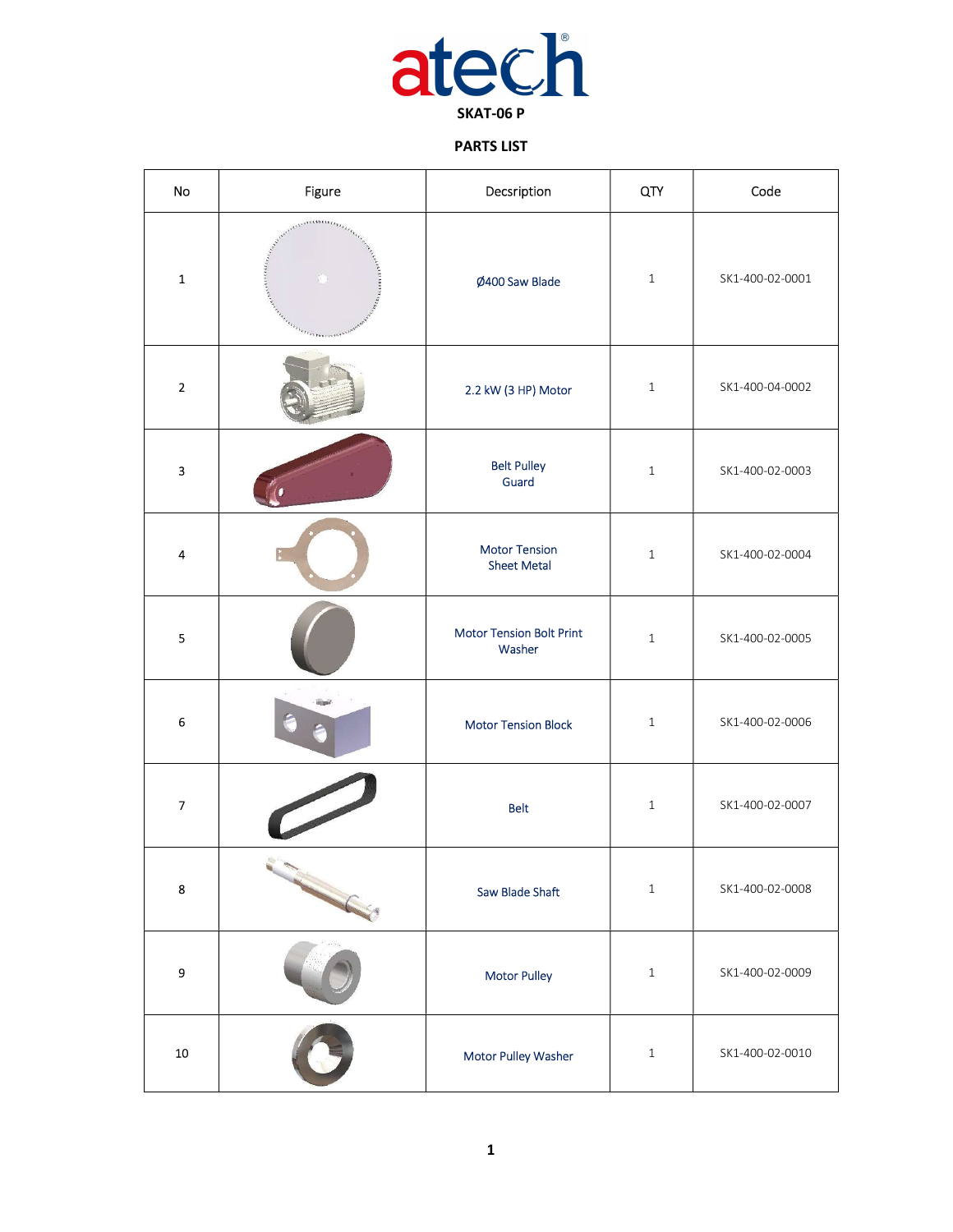

| 11         |   | Coupling                            | $\mathbf{1}$   | SK1-400-02-0011  |
|------------|---|-------------------------------------|----------------|------------------|
| $12\,$     |   | Washer (30-32mm)                    | $\mathbf{1}$   | SK1-400-02-0012  |
| 13         |   | Saw Blade Flange                    | $\mathbf{1}$   | SK1-400-02-0013  |
| 14         |   | Saw Blade Washer                    | $\,1\,$        | SK1-400-02-0014  |
| 15         |   | Saw Blade Shaft Nut                 | $\mathbf{1}$   | SK1-400-02-0015  |
| 16         |   | Saw Blade Pulley                    | $\mathbf{1}$   | SK1-400-02-0016  |
| 17         |   | 6204 ZZ Bearing                     | $\overline{2}$ | SK1-400-02-00017 |
| 18         |   | <b>Bearing Connection Part</b>      | $\overline{2}$ | SK1-400-02-0018  |
| ${\bf 19}$ |   | <b>Head Connection Part</b>         | $\,1\,$        | SK1-400-02-0019  |
| $20\,$     |   | <b>Head Connection Shaft</b>        | $\mathbf{1}$   | SK1-400-02-0020  |
| ${\bf 21}$ |   | <b>Head Motion Part Sheet Metal</b> | $\mathbf{1}$   | SK1-400-02-0021  |
| 22         | n | <b>Head Connection Part Cover</b>   | $1\,$          | SK1-400-02-0022  |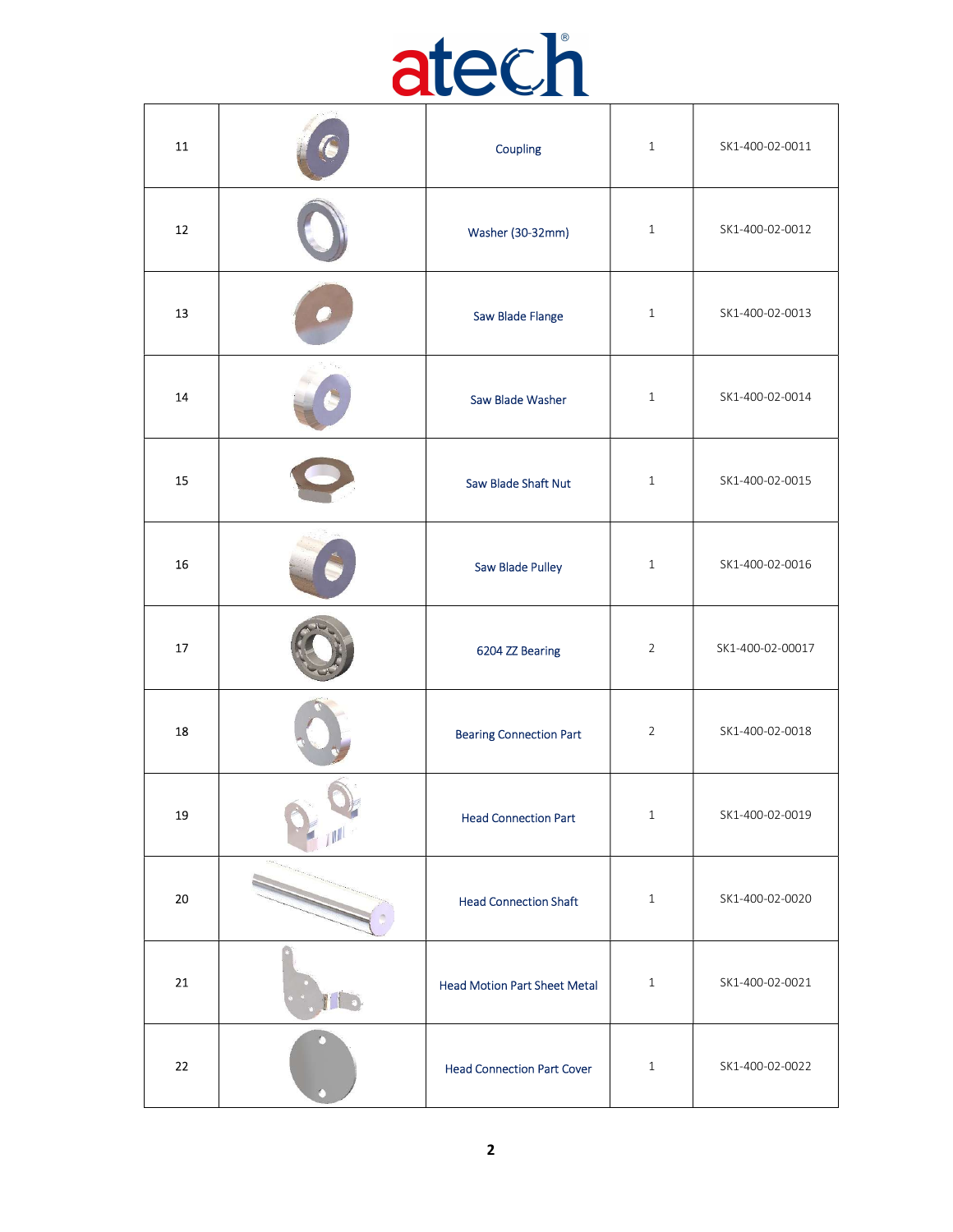## atech

| 23     |              | <b>Head Backrest</b>                        | $\mathbf{1}$ | SK1-400-02-0023 |
|--------|--------------|---------------------------------------------|--------------|-----------------|
| 24     |              | <b>Rubber Handle</b>                        | $\mathbf{1}$ | SK1-400-02-0024 |
| 25     |              | <b>Head Motion Shaft Connection</b><br>Part | $\mathbf{1}$ | SK1-400-02-0025 |
| 26     |              | <b>Head Motion Shaft</b>                    | $\,1\,$      | SK1-400-02-0026 |
| 27     |              | Saw Blade Guard                             | $\mathbf{1}$ | SK1-400-02-0027 |
| 28     |              | Saw Blade Guard Connection<br>Part          | $\mathbf{1}$ | SK1-400-02-0028 |
| 29     |              | Saw Blade Guard Motion Sheet<br>Metal       | $\mathbf{1}$ | SK1-400-02-0029 |
| $30\,$ | <b>RANCH</b> | <b>Fixed Back Fence</b>                     | $\,1\,$      | SK1-400-02-0030 |
| 31     |              | <b>Gas Spring</b>                           | $\,1\,$      | SK1-400-02-0031 |